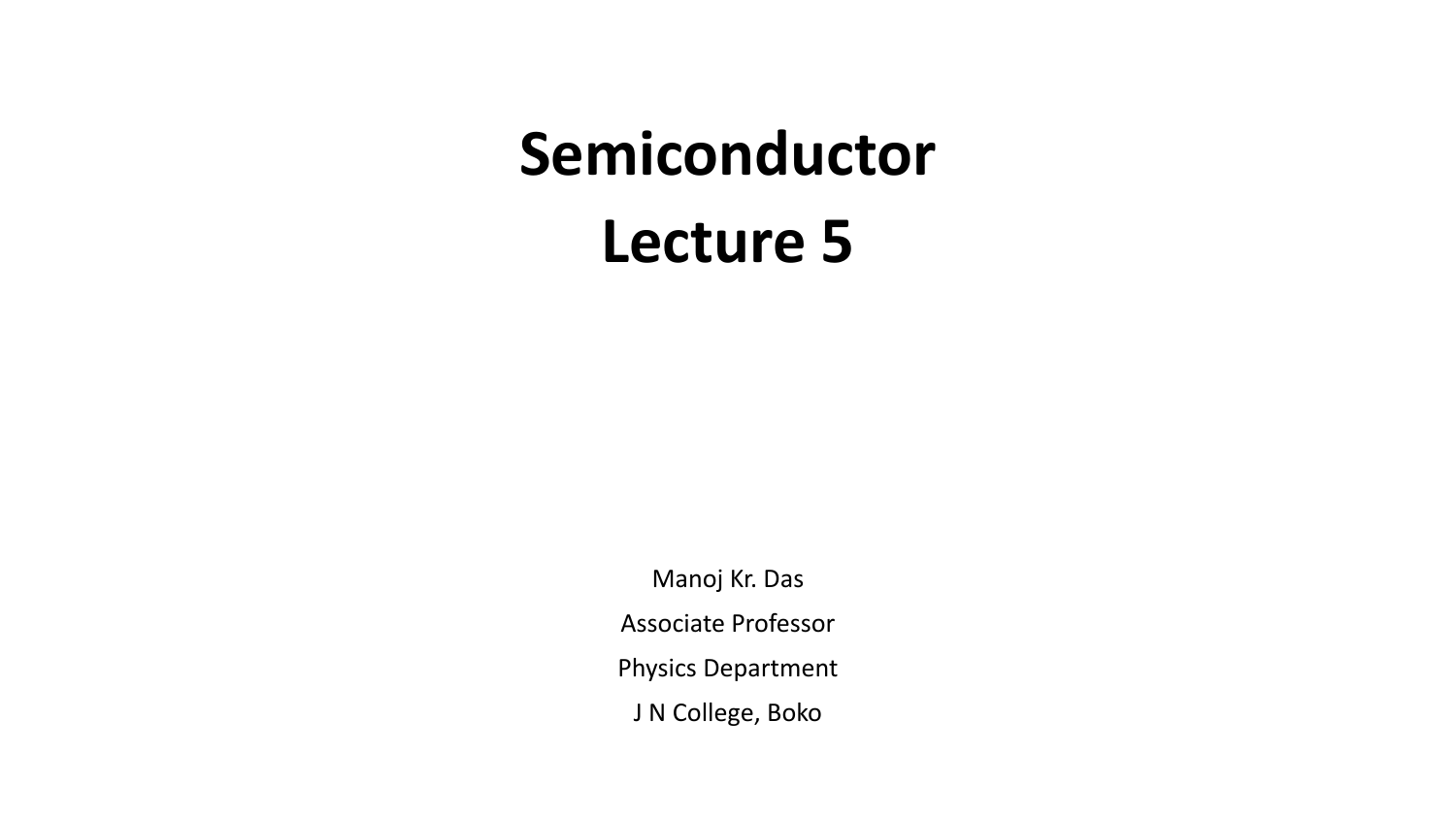## **Clipping Circuit:**

Clipping circuit are used to transmit a part of a waveform laying above or below a reference level. Such circuit are also called amplitude selector or slicers. When  $v_{in} < (v_R + v_r)$  where  $v_r$ is the cut in voltage of diode D, the diode in question is off. Since there is no current through the resistance under this condition  $v_{out} = v_{in}$ .

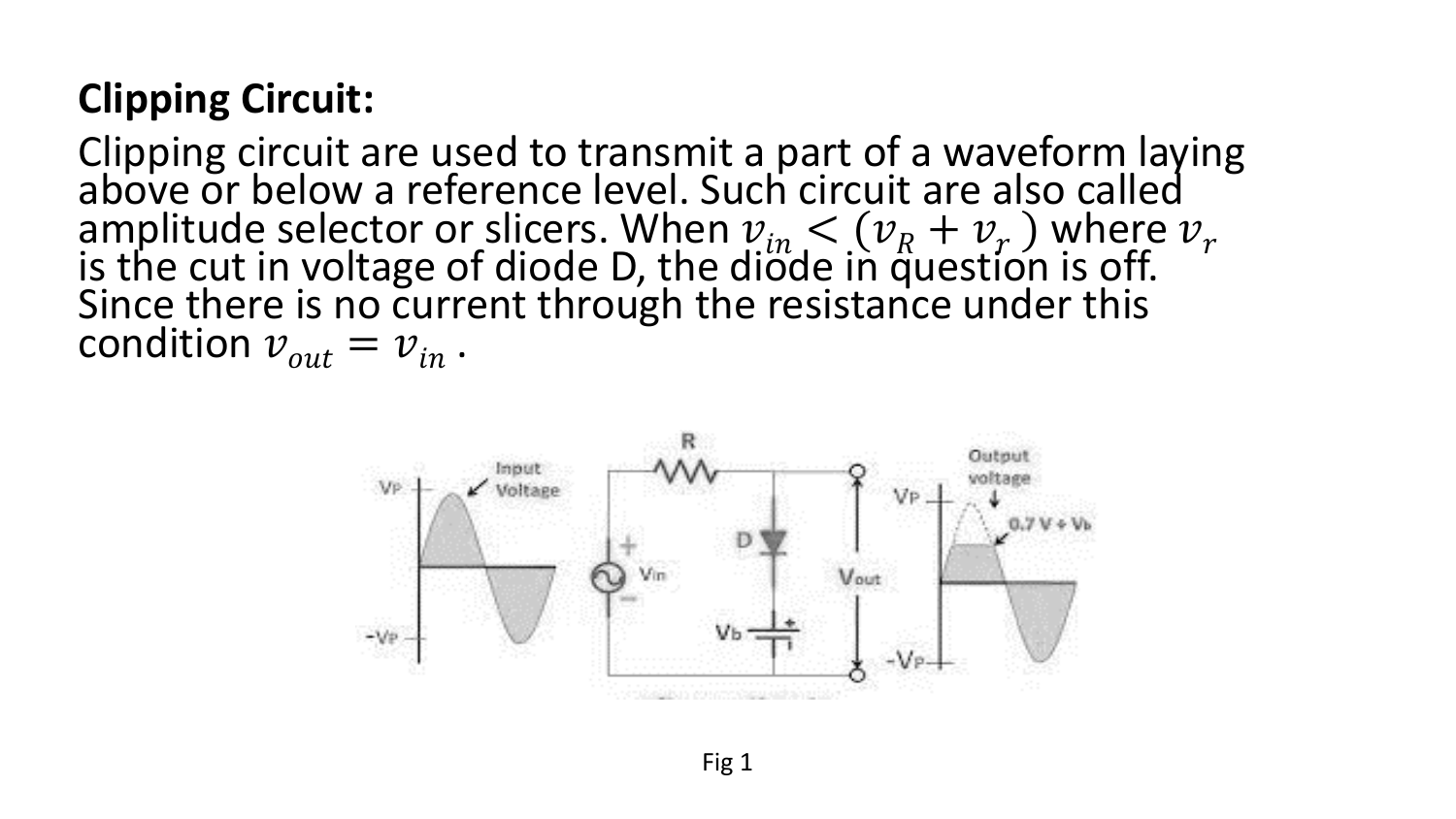When  $v_{in} > (v_R + v_r)$  then the diode D is on and behaves like a battery voltage  $v_r$  is series with the diode resistance  $R_f$  . Let  $\partial v_{in}$  be the increment in the input voltage. The corresponding increment in the output voltage  $v_{out}$  is

$$
\partial v_{out} = \frac{R_f \partial v_{in}}{R_f + R} \to (i)
$$

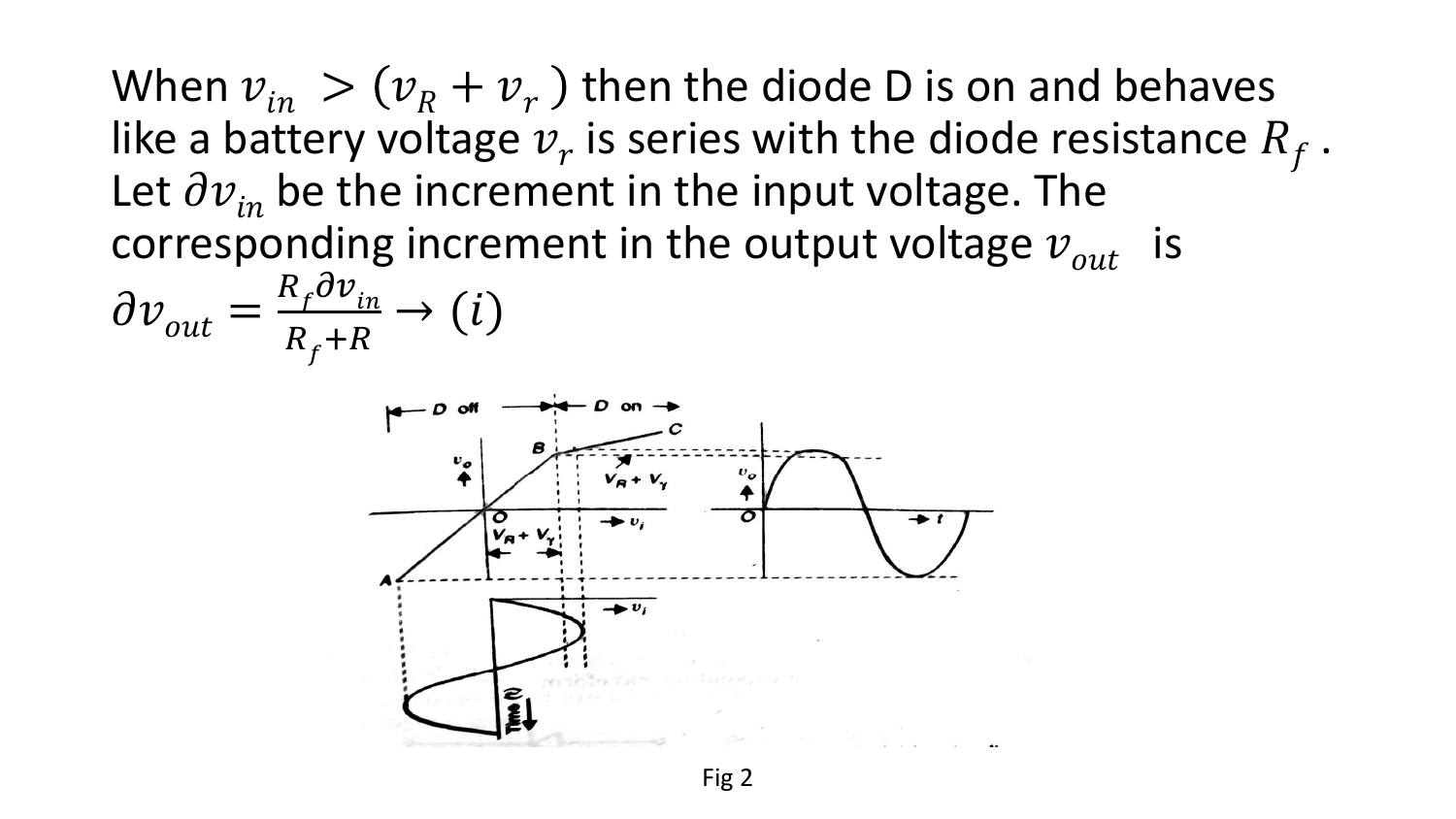Let  $v_{in}$  be a sinusoidal voltage. As shown in *Fig2*, the portion AOB of the transfer characteristic is obtained. This part is straight line with slop of unity. Again the part BC of the transfer characteristic is obtained for  $v_{in} > (v_R + v_r)$ . This part of the characteristic is also linear has a slop of  $\frac{R_f^R}{R+r}$ . Let  $v_{in}$  be a sinusoidal voltage. It is clear  $R_{f}+r$ from *Fig2* that the positive part of the output voltage  $v_{out}$ exceeding  $v_R + v_r$  is suppressed. If  $R \gg R_f$  the positive peak of  $v_{out}$  is sharply clipped or sliced at the voltage  $v_R + v_r$ . Furthermore if  $v_r \ll v_R$ ,  $v_R$  is the limiting reference voltage.

## **Clamping Circuit:**

The circuit that insert a component into a signal is termed a clamping circuit or a DC restorer. Such circuit are used in television amplifiers. *Fig3* shows a clamping circuit. The diode D is assumed to have a small forward resistance and cut in voltage.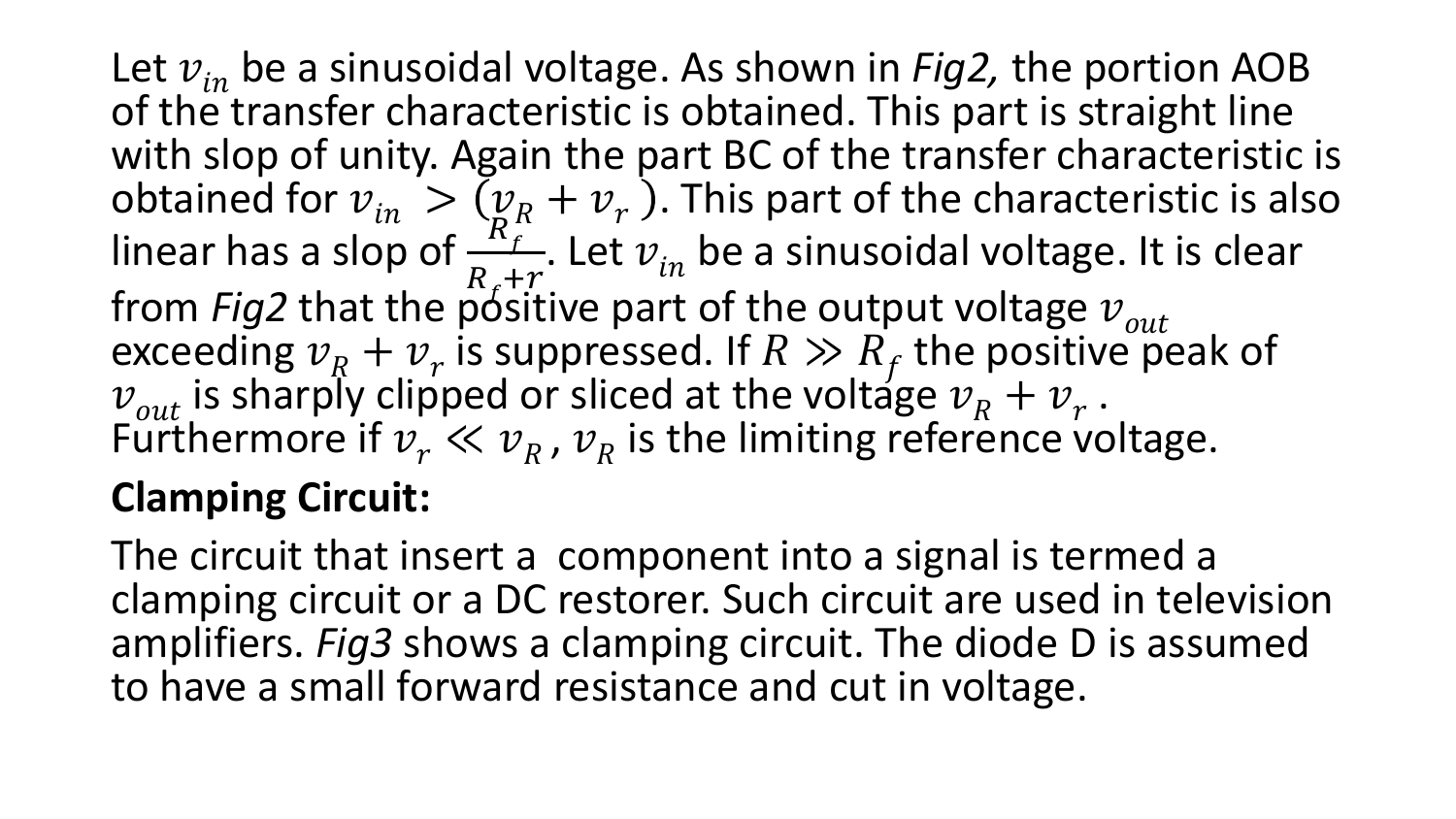The capacitance C and the resistance R are such that the time constant RC is very large compared to the period of the input signal. Considering a square wave applied at the input. When the diode D conducts and the capacitor is charged quickly to the peak value  $v_p$  of  $v_{in}$ , the time constant for charging being very small.

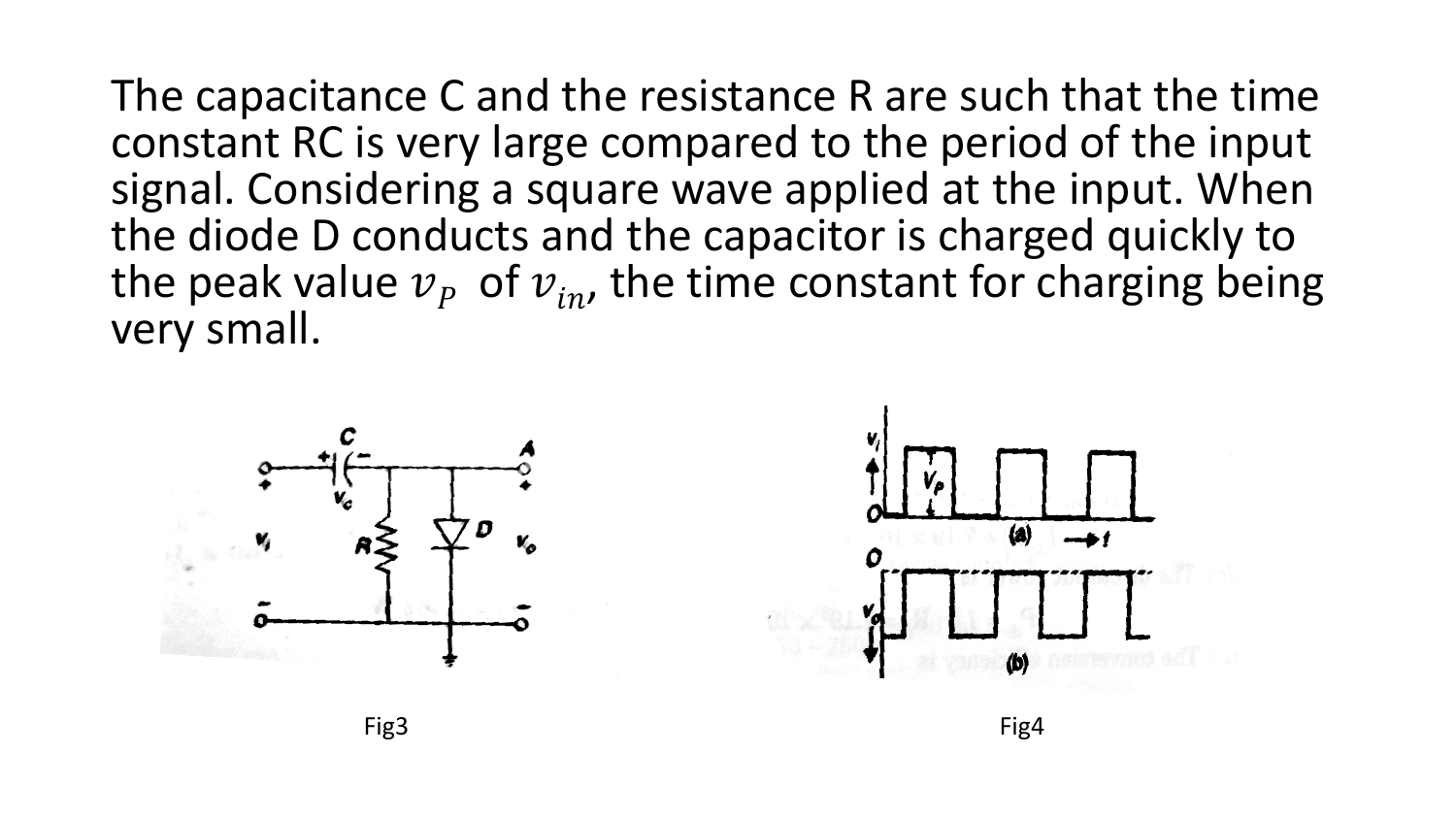The output voltage  $v_{out}$  is given by

$$
v_{out} = v_{in} - v_c = v_i - v_p \rightarrow (ii)
$$

The peak of the output voltage is then zero, the low resistance conducting diode connecting the point A to the ground when  $v_{in}$ . The output voltage waveform is shown in Fig4. when  $v_{in}$ drops to zero, the capacitor charge can not change instantaneously and the voltage across it  $(v_c)$  remains at  $v_p$ . **Hence** 

$$
v_{out} = 0 - v_p = -v_p \rightarrow (iii)
$$

The potential at the point A thus becomes  $-v_p$ . The diode stops connecting now. Since the RC time constant is large, the capacitor C can not discharge significantly in the negative interval and potential at A stays at  $-v_p$ . When  $v_{in}$  rises again to  $v_p$  the output voltage  $v_{out}$  swings to zero. Clearly the positive peaks of the input are clamped at zero at the output.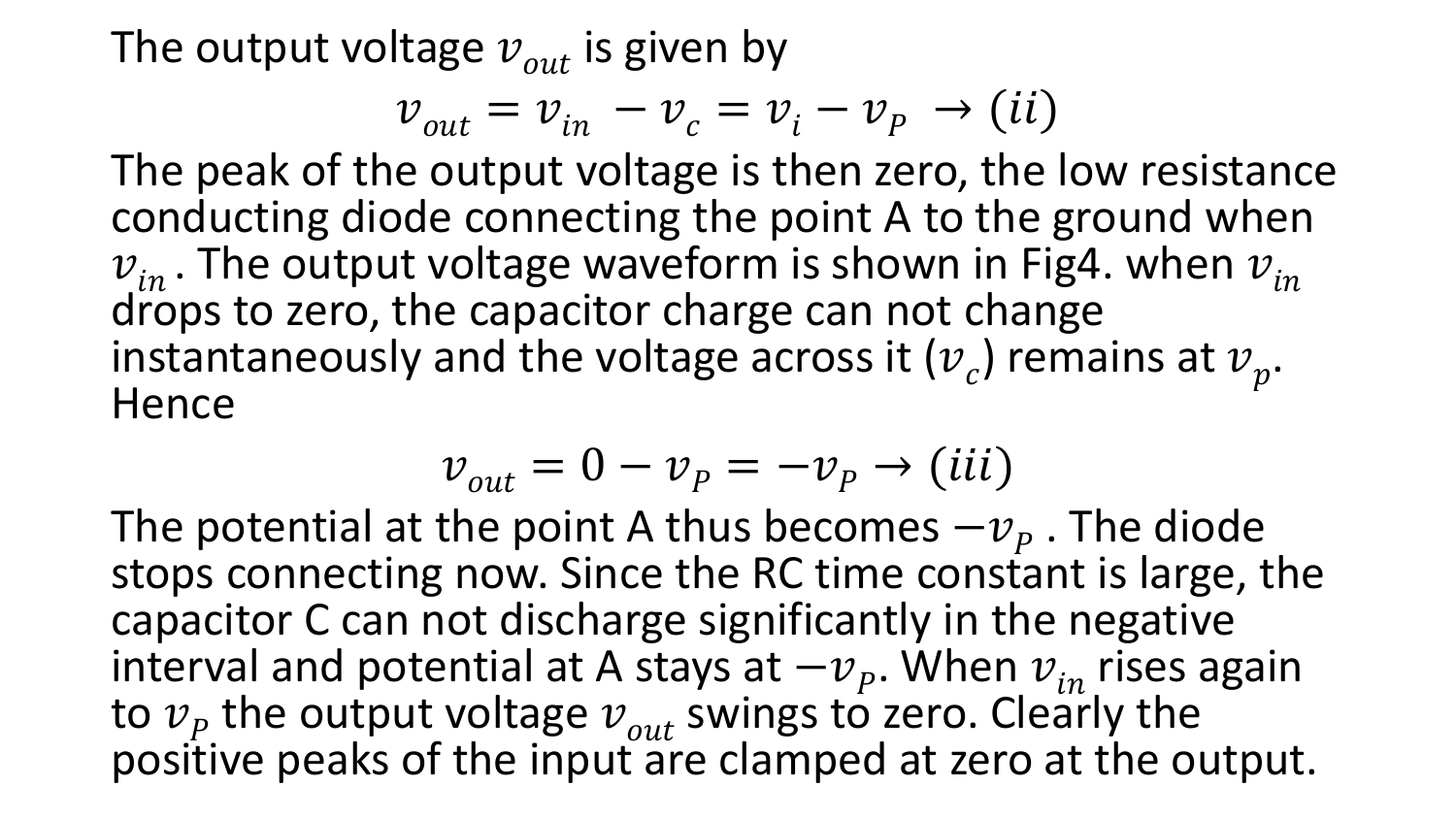If the diode is reversed the negative peaks can be clamped at zero. By applying a bias voltage in series with the diode the signal peaks can be clamped at other potential.

# **Light Emitting Diodes (LED):**

The increasing use of digital displays in calculator, watches and all forms of instrumentation has contributed to an extensive in structures that emit light when biased. The two types in common use to perform this function are the light emitting diode (LED) and light crystal diode (LCD).

The LED is a diode that gives off visible or invisible(infrared) light when energized. In any forward biased p-n junction there is within the structure and primarily close to the junction, a recombination of holes and electrons.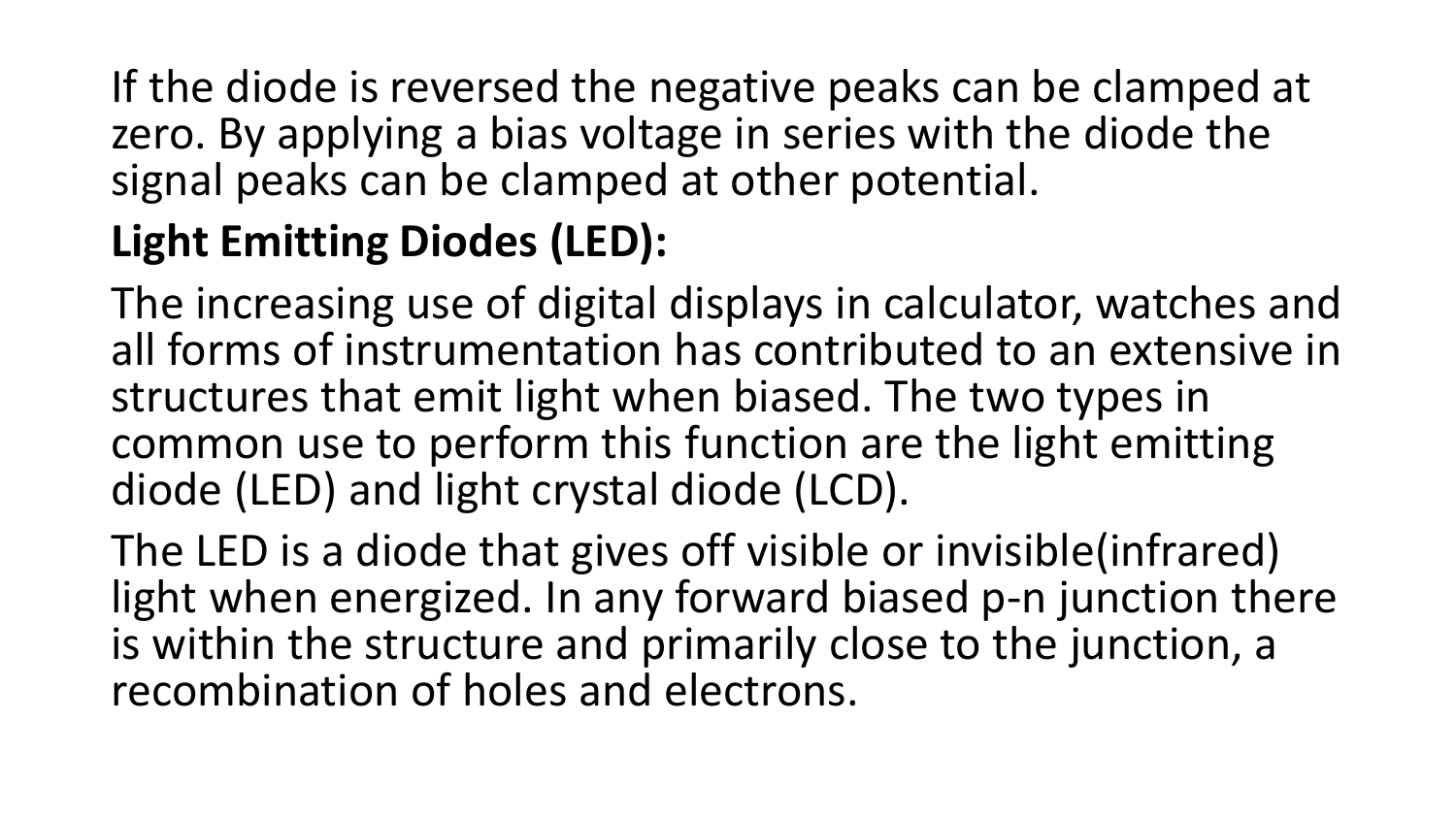This recombination requires that the energy possessed by the unbound free electron be transferred to another state. In all semiconductor p-n junctions some of this energy is given off in the form of heat and some in the form of photons

In Si and Ge diodes the greater percentage of the energy converted during recombination at the junction is dissipated in the form of heat within the structure and the emitted light is insignificant. For this reason Si and Ge are not used in construction of LED devices. On the other hand diodes constructed of GaAs emit light in the infrared zone during the recombination process at the p-n junctions. Even though the light is not visible infrared LED have numerous application where visible light is not a desirable effect.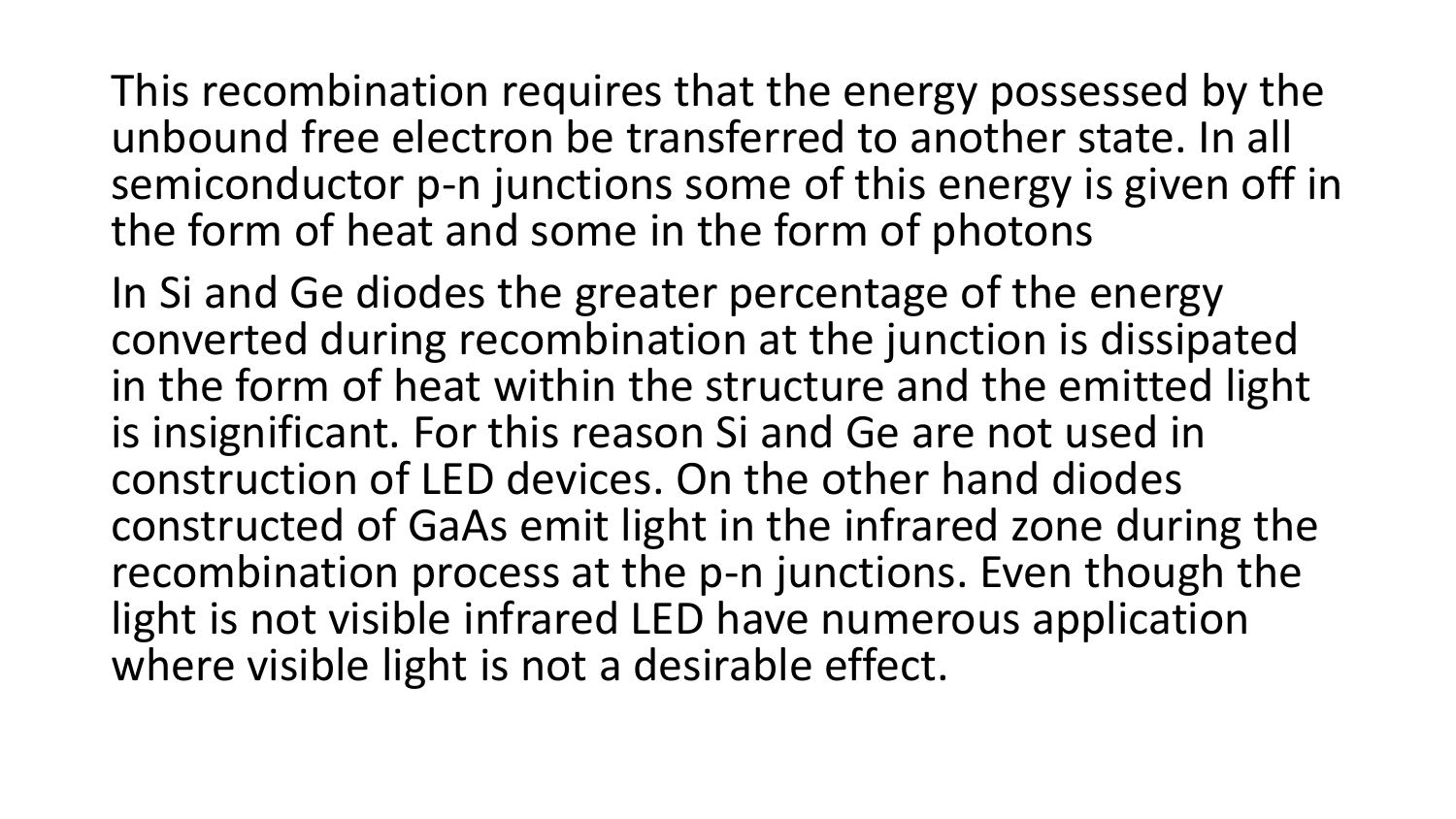Though other combinations of elements a coherent visible light can be generated. The basic construction of an LED with the standard symbol used for the device. The external metallic conducting surface connected to the p-type material is smaller to permit the emergence of the maximum number of photons of light energy when the device is forward biased. It is also noted that the recombination of the injected carrier due to the forward biased junction result in emitted light at the site of recombination. There will be some absorption of some package of photon energy in the structure itself, but a very large percentage can leave. It is interesting to note that invisible light has a lower frequency spectrum than visible light.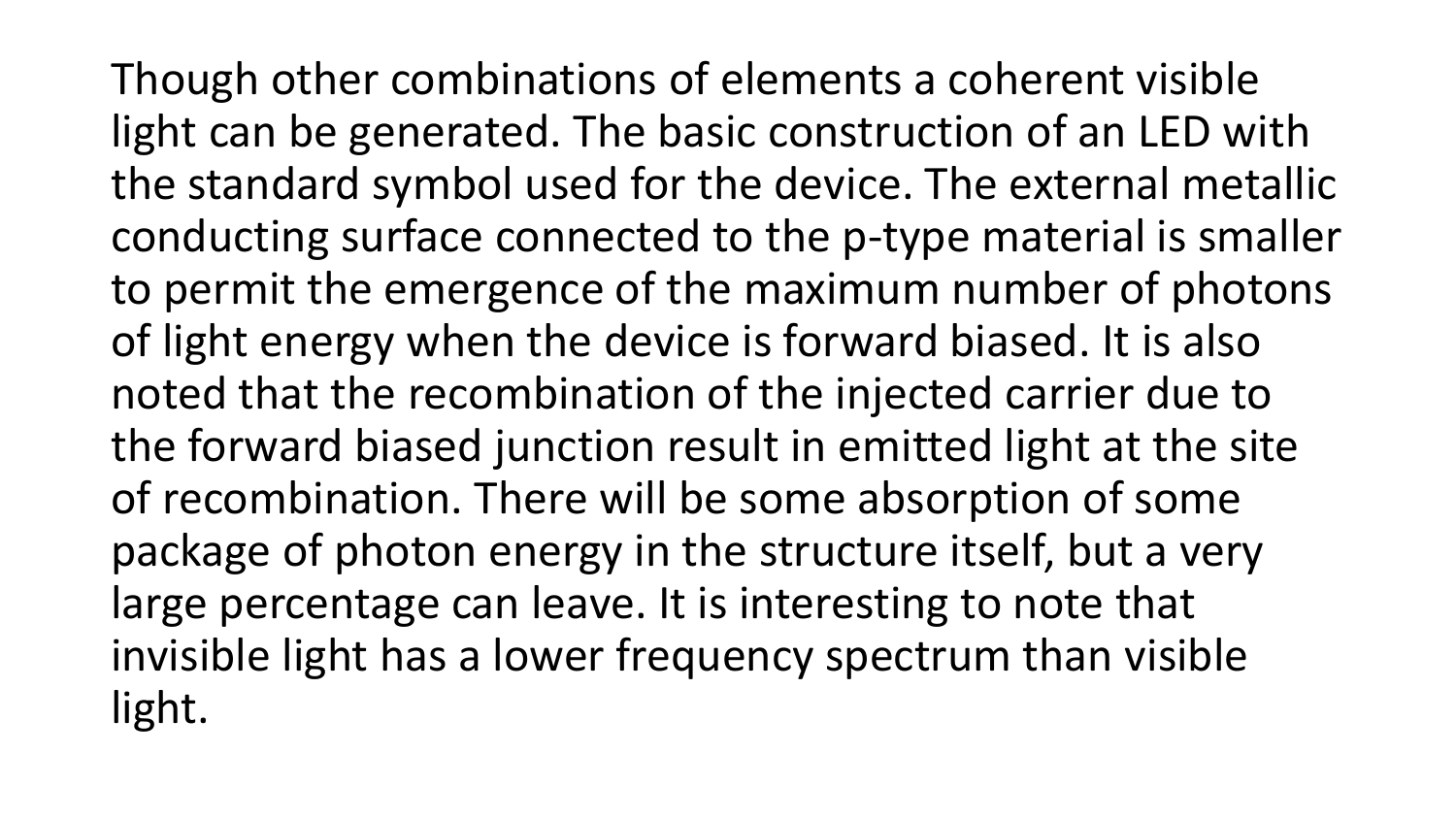The two quantities are related by

$$
\lambda = \frac{c}{f} \rightarrow (iv)
$$

Here c is the speed of light,  $\lambda$  is wavelength in meters and f is the frequency in Hertz

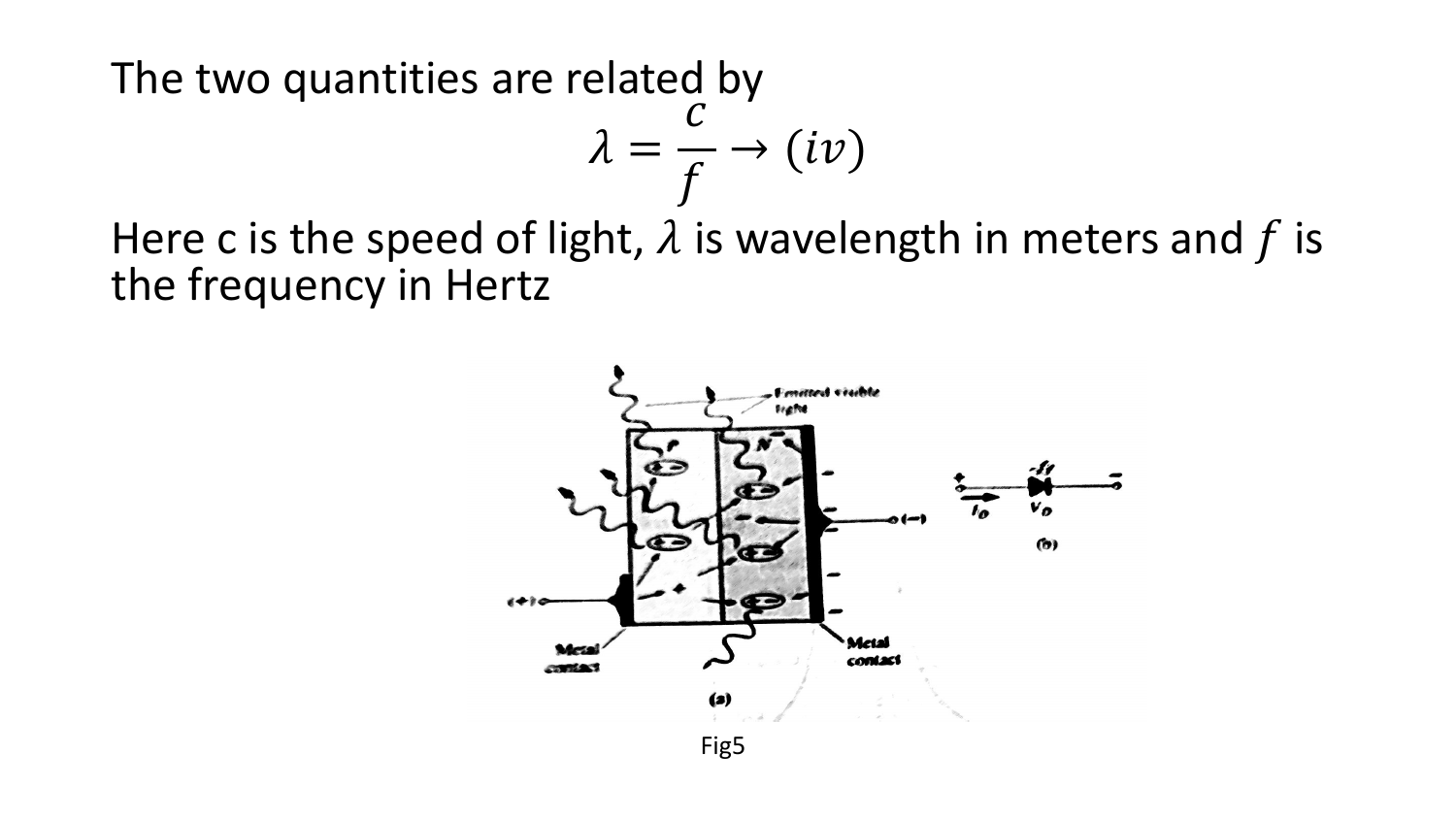It is mentioned that GaAs with its higher energy gap of 1.43 *eV* made it suitable for electromagnetic radiation of visible light where Si is only 1.1*eV* resulted primarily in heat dissipation on recombination. The effect of this difference in energy gap can be explained to some degree by realizing that to move an electron from one discrete energy level to anther requires a specific amount of energy. The amount of energy involved is given by

$$
E_g = \frac{hc}{\lambda} \to (\nu)
$$

Where h is known as Plank's Constant and is equal to 6.626 $\times$  $10^{-34}$  Js. If we substitute the energy gap of level 1.43eV then  $\lambda = 869nm$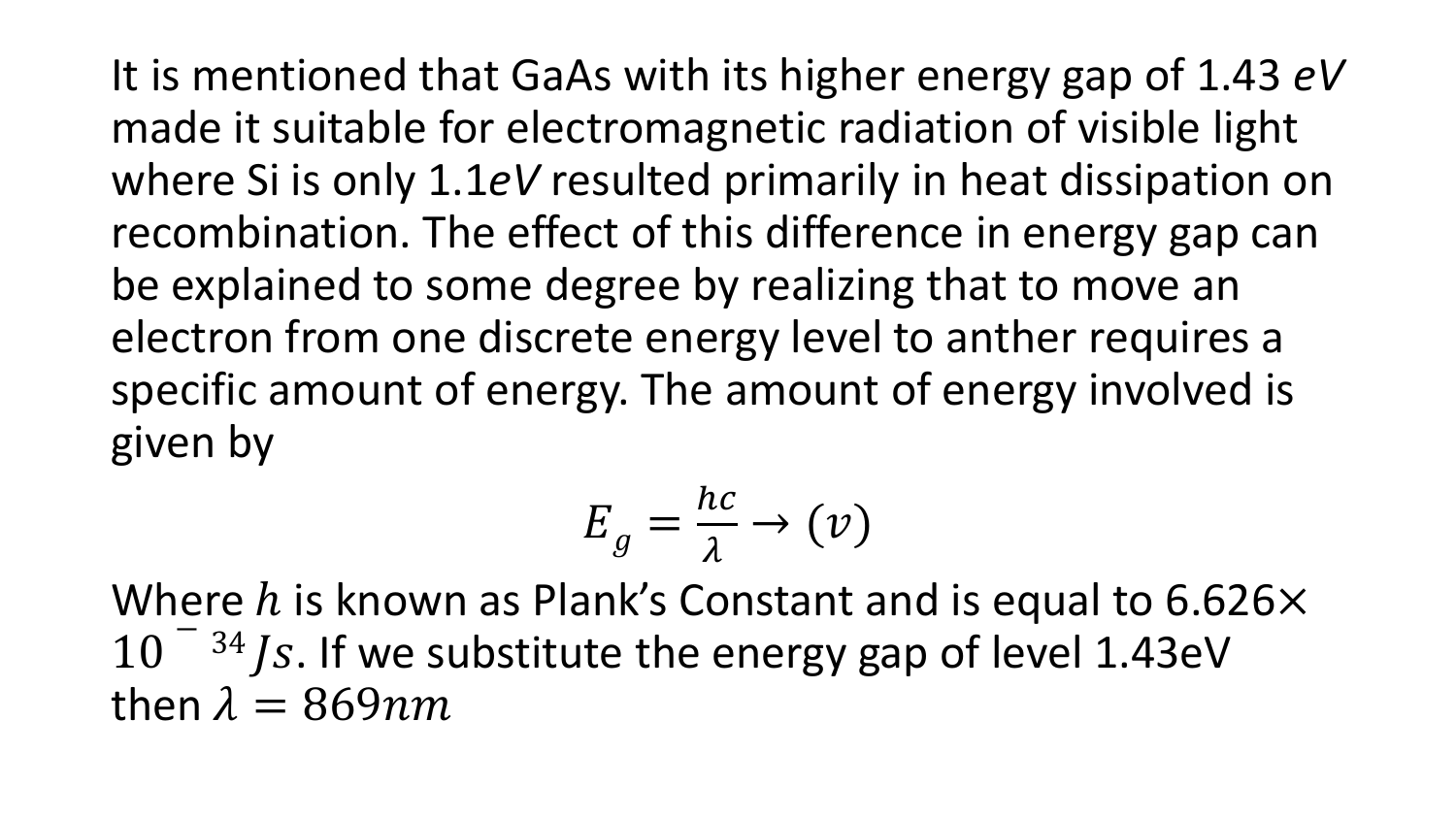This certainly places GaAs in the wavelength zone typically used in infrared devices. For a compound material such as GaAsP with a band gap of 1.9eV the resulting wavelength is 654 nm which is the centre of red zone making it excellent compound semiconductor for LED production. Therefore in general, the wavelength and frequency of light of a specific colour are directly related to the energy band gap of the material.

The light intensity of an LED will increase with forward current until a point of saturation arrives where any further increase in current will not effectively increase the level of illumination. One of the major concerns when using an LED is the reversed bias breakdown voltage, which is typically between 3V and 5V.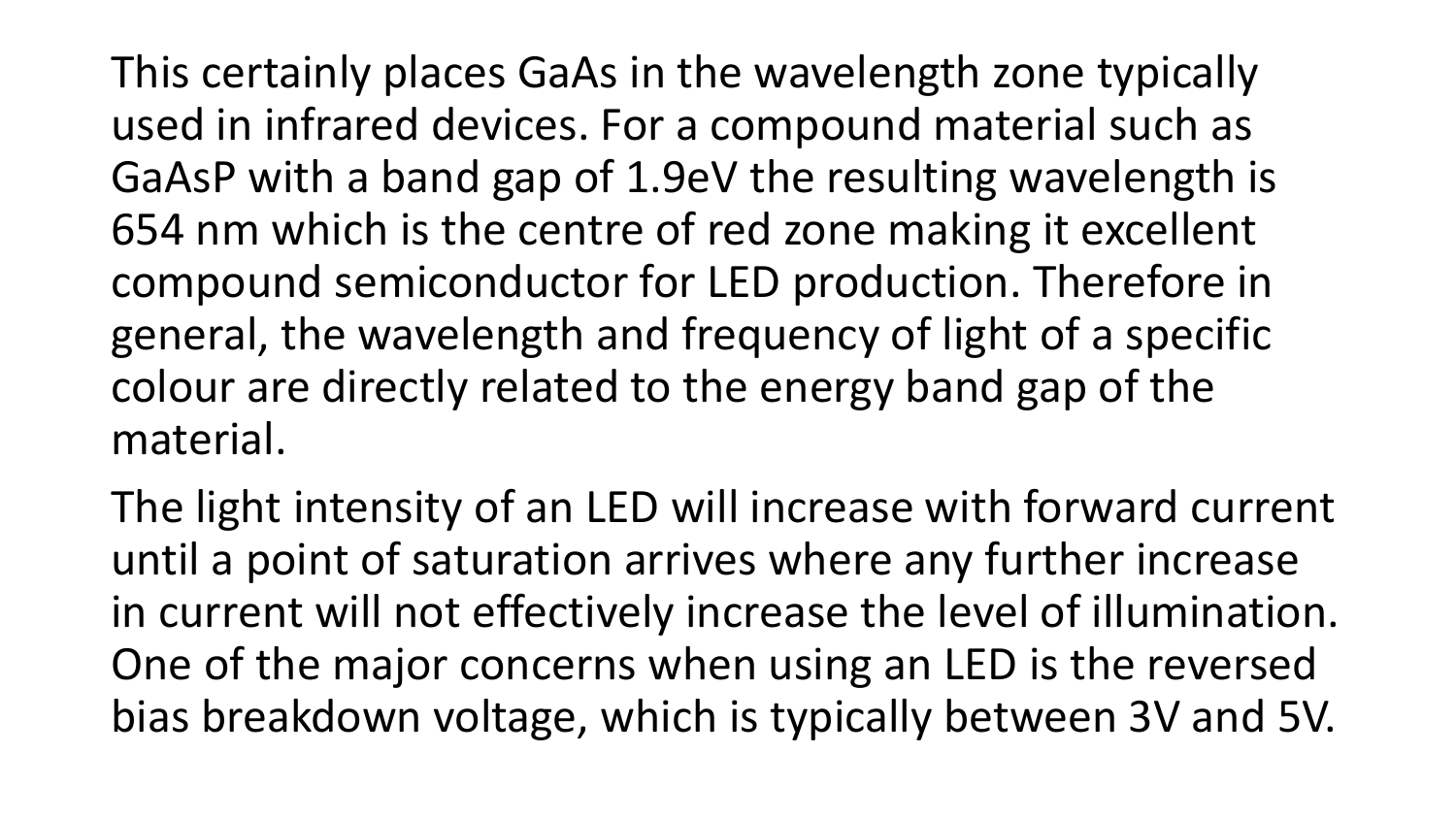For many years the only coulor available were green, yellow, orange and red permitting the average values of  $V_F=2V$  and  $I_F=20$  mA for obtaining an approximate operating level. However blue and white were introduced, but for these case the two parameters are changed. For blue the average forward bias voltage can be as high as 5V and for white about 4.1V , although both have a typical operating current of 20mA or more. Now we have LED of white light. Today white LED can generate about 25 lm/w, but in 2012 they are forecast to reach 150lm/w to 400lm/w. At this rate 7w of power will someday be able to generate 1000lm of light.

#### **Photo Diode:**

A photo diode is a semiconductor p-n junction device that converts the light into electrical current. The current is generated when photons are absorbed in photo diode.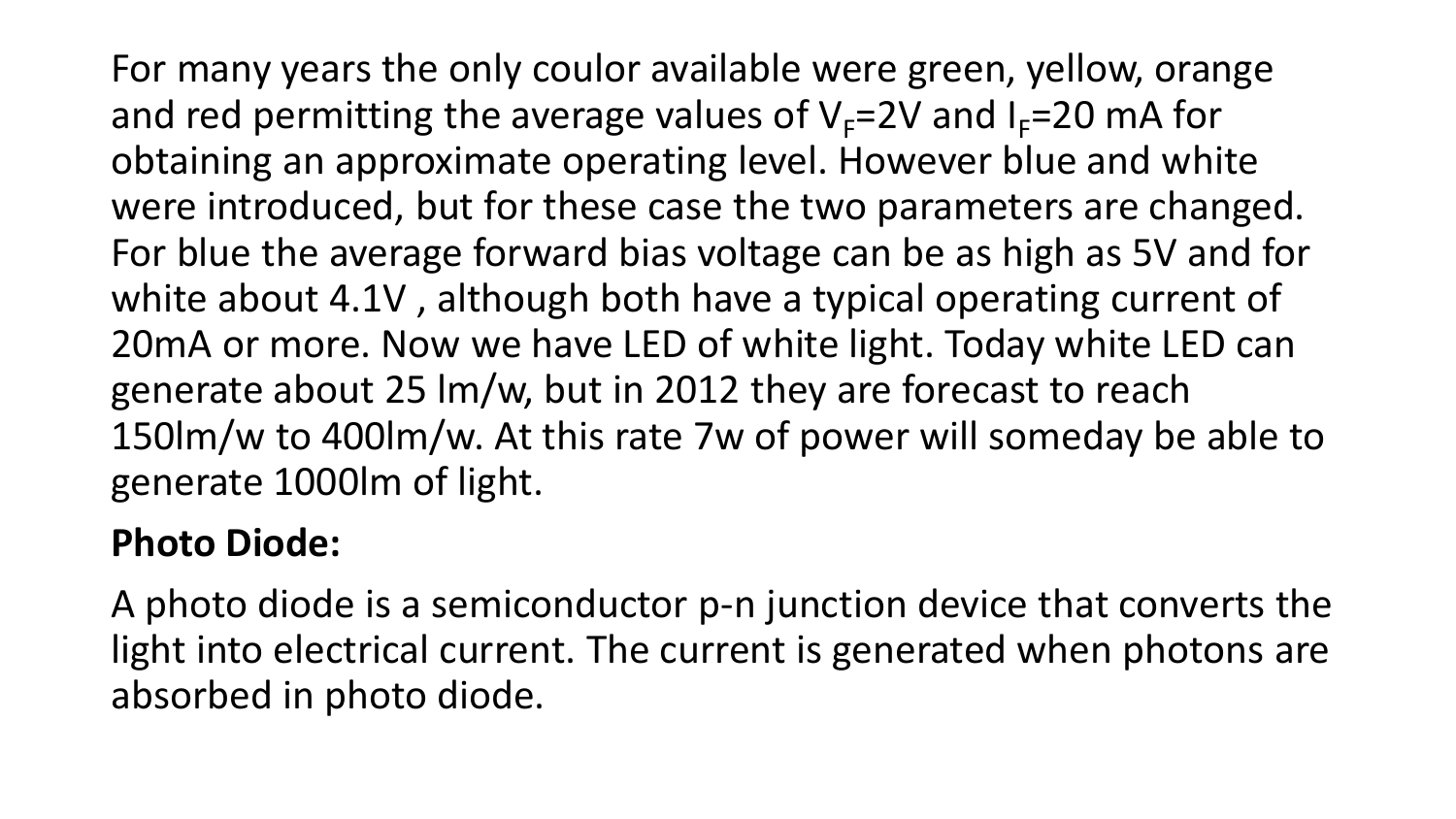Larger the intensity of incident light, larger be the change in conductivity of the semiconductor. Therefore by measuring the resistance of the semiconductor one can measure the intensity of the optical signal.





Photodiode symbol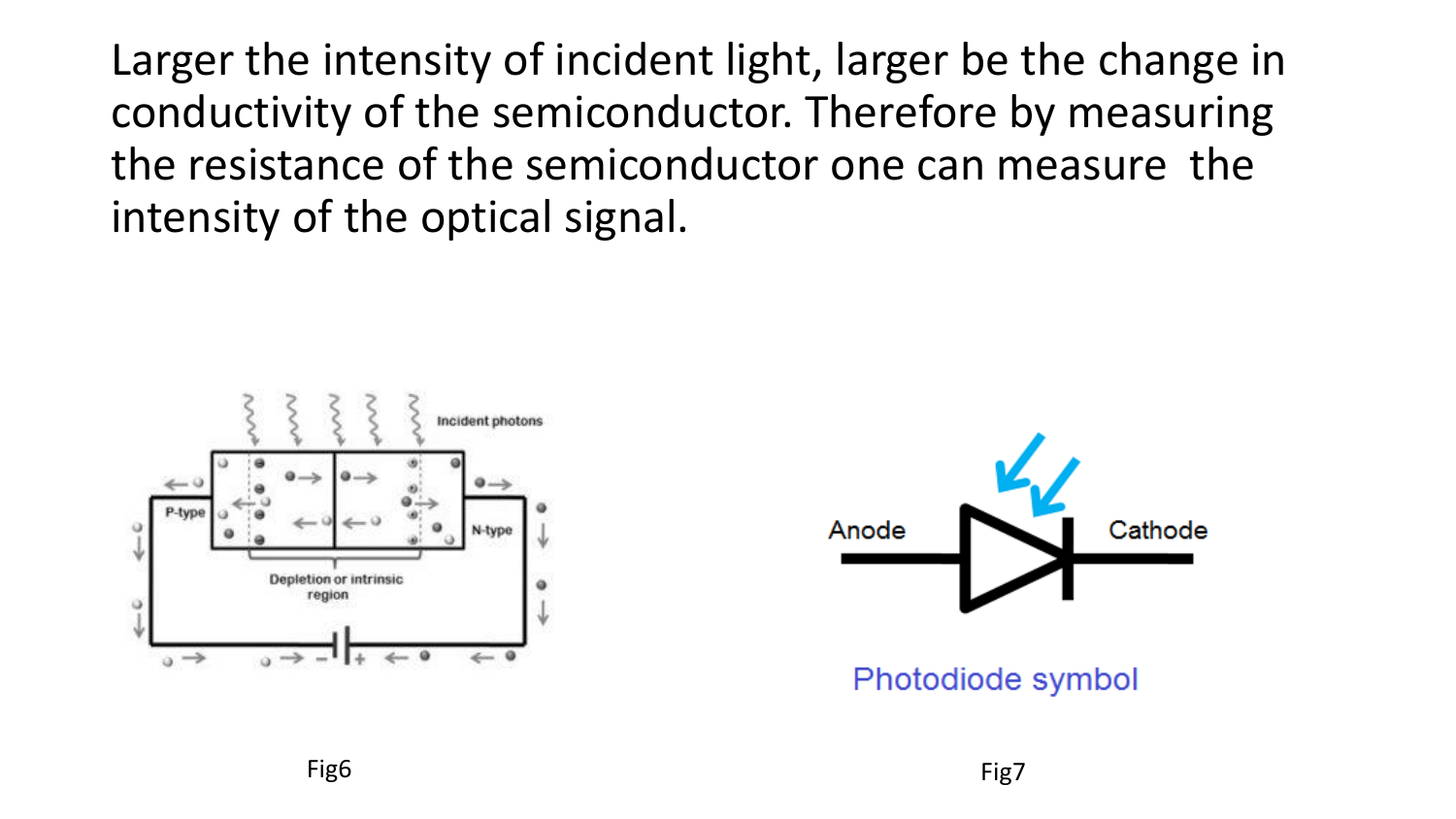The simplest photo diode is a reversed biased p-n diode. If such an p-n diode is illuminated with light photons having energy  $hv = E_g$  and having different intensities  $I_1$ ,  $I_2$ ,  $I_3$ , e.t.c. the electron hole pair generated in the depletion layer or near the junction will be separated by junction field and made to flow across the junction. There would be a change in the reverse saturation current measuring which on illumination can give the values of light intensity. A photo diode is one kind of light detector used to convert the light into current or voltage based on mode of operation of the device. It comprises optical fibres built in lenses and also surface area. Photo diode have a slow response time when the surface area of the photo diode increases.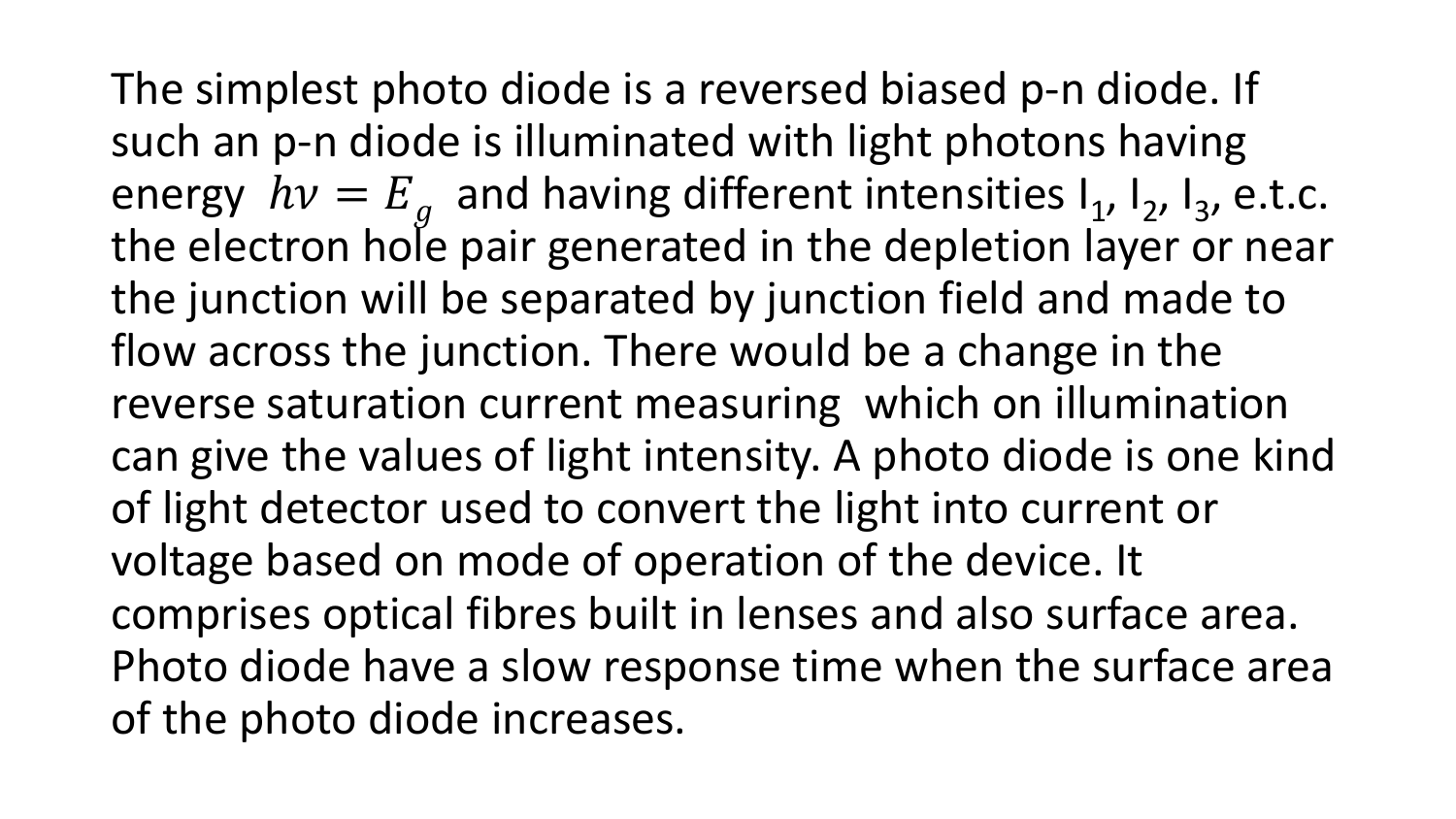Photo diodes are alike to regular semiconductor diode, but that they may be either visible to let light reach the delicate part of the device.

Although there are numerous type of photo diode available in the market and they are all work on same basic principle, though some are improved by other effects. The working of different type of photo diodes works in a slightly different way, but the basic principle of these diodes remains the same. The types of photo diodes can be classified on their construction and functions as follows-

- a) PN photo diode
- b) Schottky photo diode
- c) PIN photo diode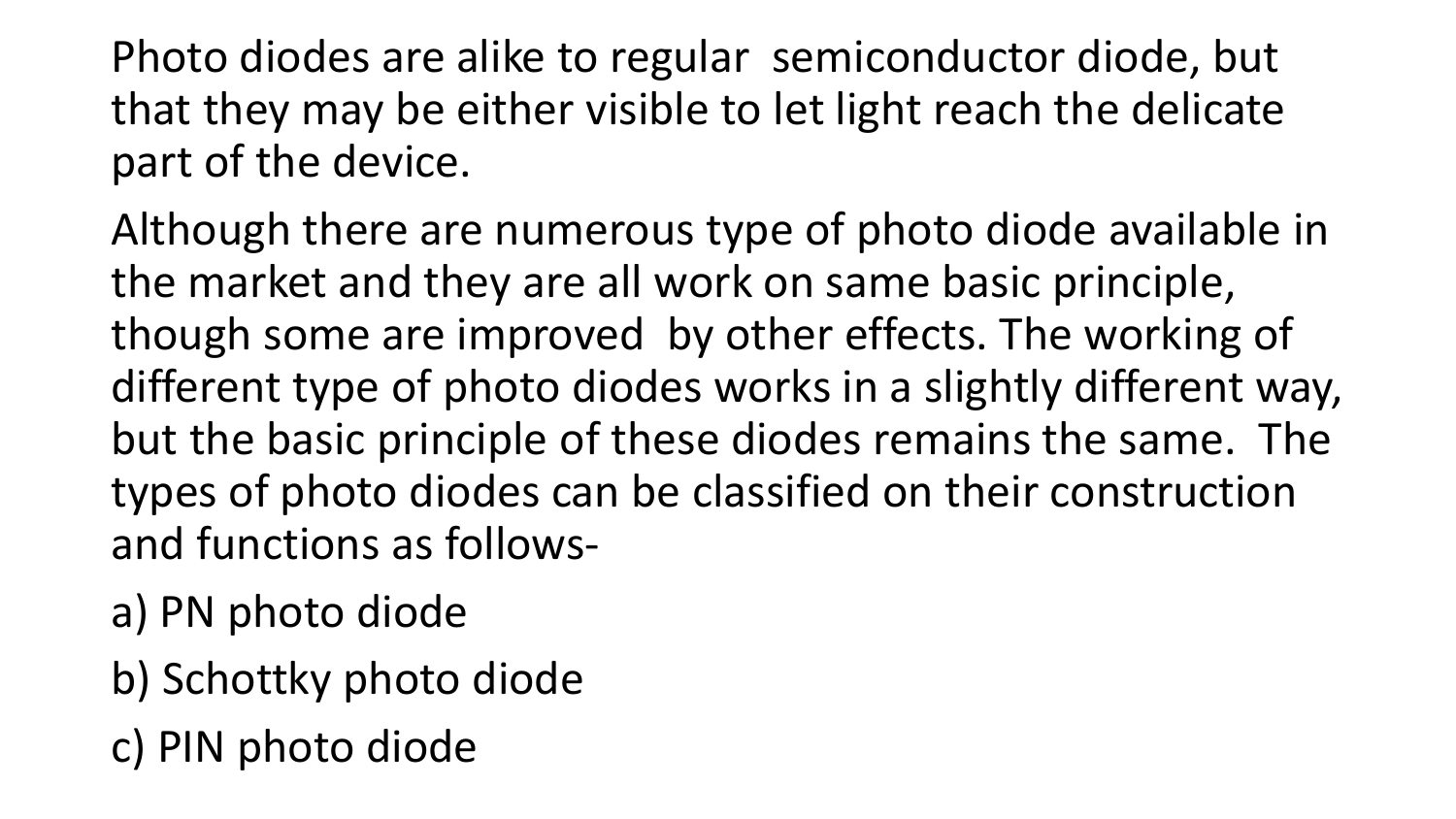# d) Avalanche photo diode **Solar Cell:**

The solar cell is branded as a large area photo diode because it converts solar energy into electrical energy, though solar cell works on bright light. When sunlight strikes a solar cell electron in the silicon are ejected which results formation of holes. If this happens in electric field, the field will move electron to the n-type and holes to the p-type.

It is the form of photo voltaic cell defined as a device whose electrical characteristic such as current, voltage or resistance vary when exposed to light. Individual solar cell devices are often the electrical building blocks of photovoltaic modules popularly known as solar panel.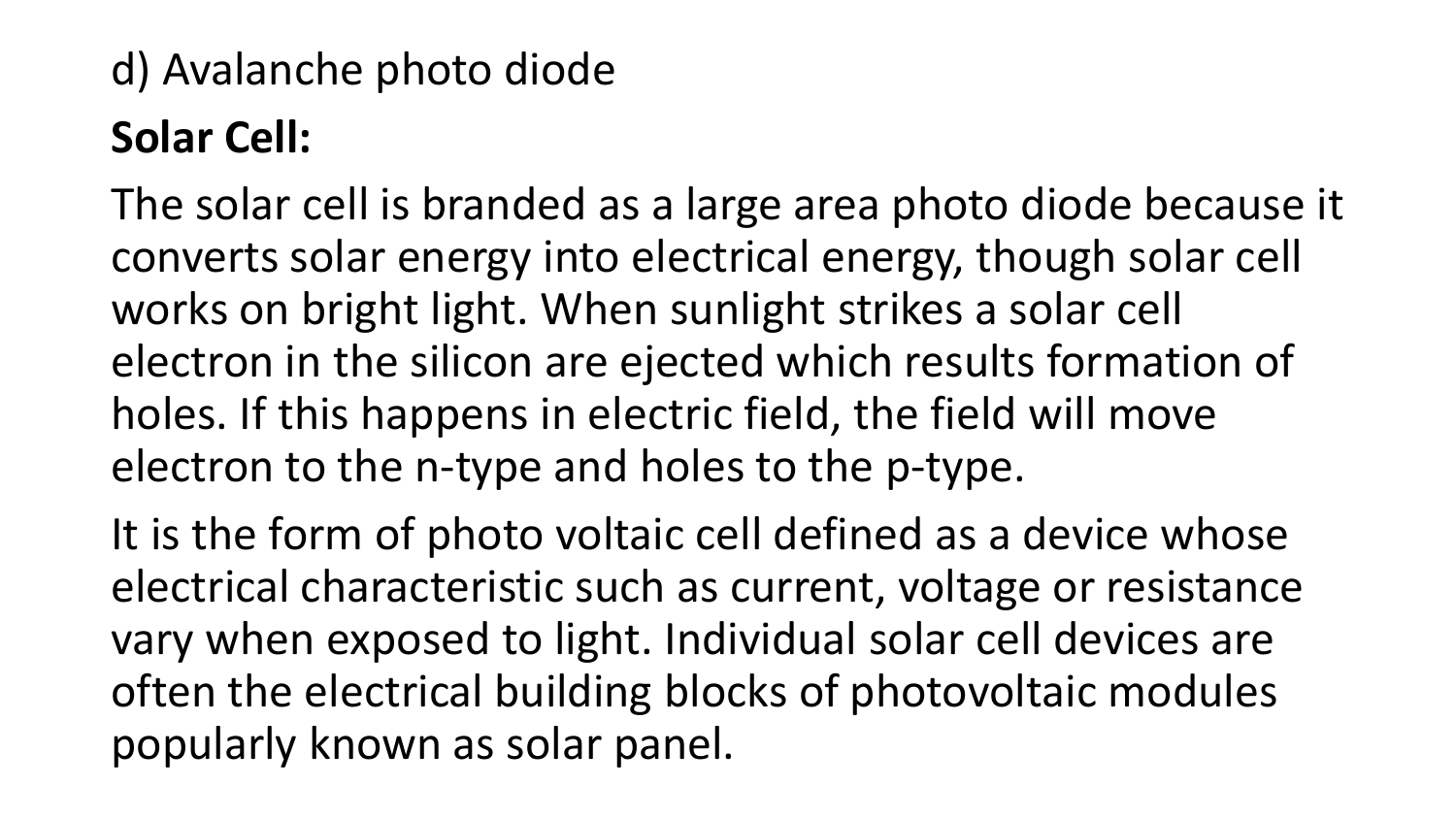The common single junction silicon solar cell can produce a maximum open circuit voltage 0.5 to 0.6 volts approximately. Solar cell are described as being photovoltaic irrespective of the source is sunlight or artificial light. In addition to producing energy they can be used as a photo detector, detecting light or other electromagnetic radiation near the visible range or measuring light intensity. Multiple solar cell in an integrated group all oriented in one plans constitute a solar voltaic panel or module. Photovoltaic module often have a sheet of glass on the sun facing side allowing light to pass while protecting the semiconductor wafers. Solar cell are usually connected in series creating additive voltage. Connecting cells in parallel yields a higher current.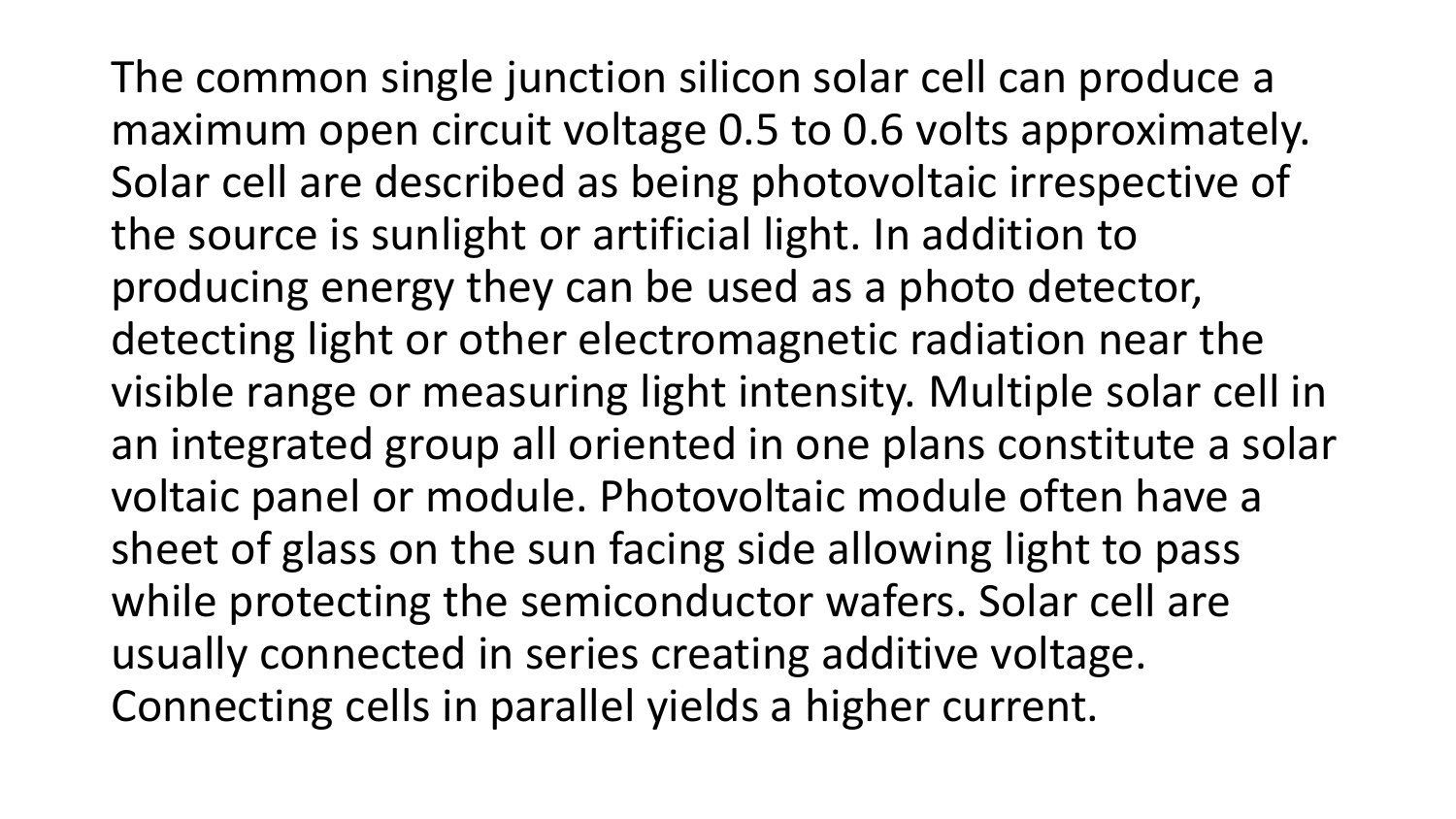